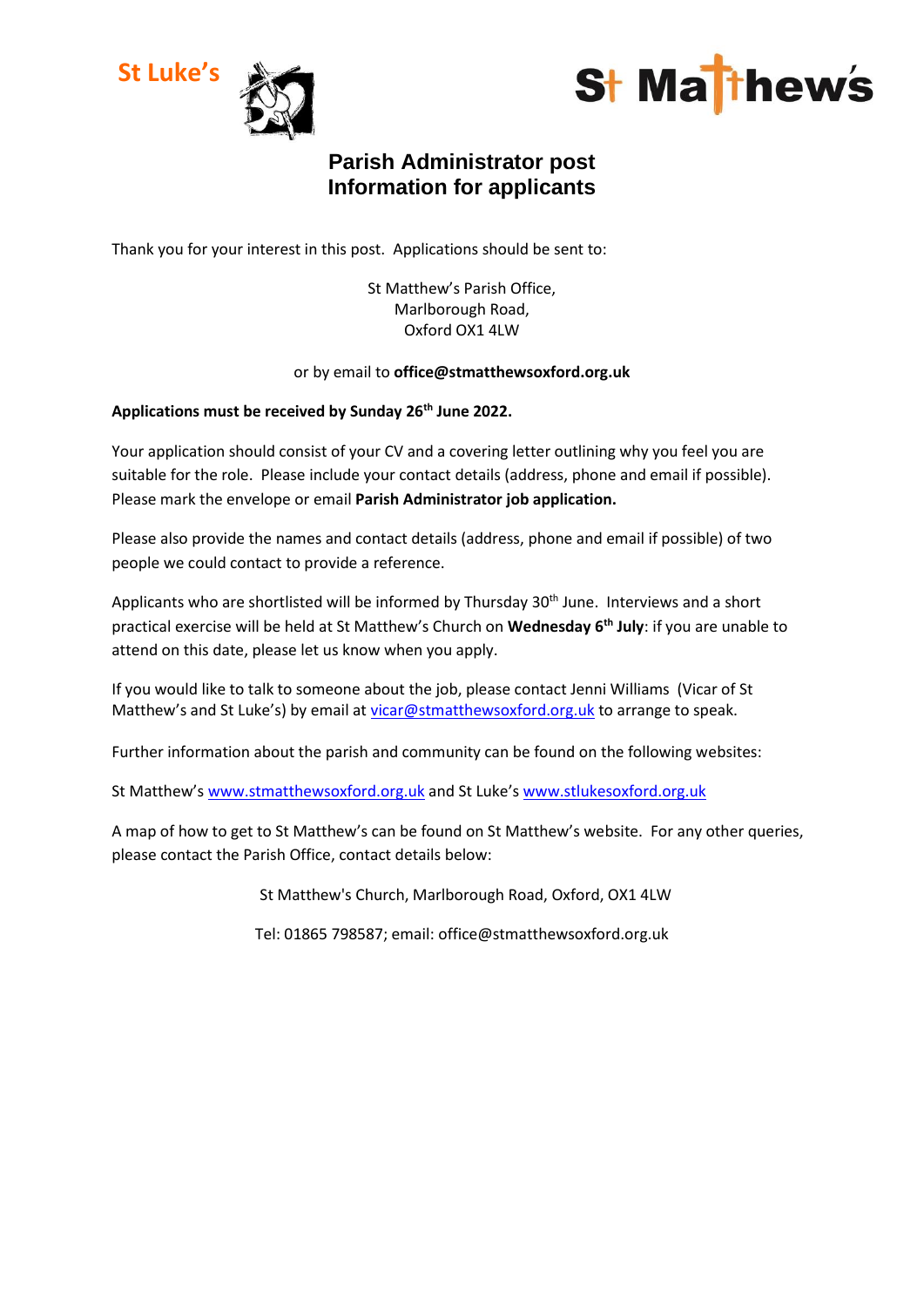



# **JOB DESCRIPTION Parish Administrator (St Matthew's)**

St Matthew's and St Luke's are partner churches, bringing God's love to South Oxford through active engagement with local people. The two churches are located at the heart of two very different communities within the same parish. St Matthews is a reflective mainstream church based in an affluent area of Oxford whilst St Luke's is serving an area that scores highly on multiple deprivation scales.

The aims, management and working practices of St Matthew's and St Luke's churches reflect their Christian vision and values, expressed through:

- Growing church, sharing Jesus, in the heart of our community
- Fostering justice and equity, mercy and forgiveness through care and concern for those in our community

## *Purpose of Parish Administrator role*

To serve St Matthew's and St Luke's and their communities through:

- providing administrative support to the Vicar, clergy and church leaders
- managing the upkeep and maintenance of church and parish centre buildings, and managing bookings
- responsibility for health and safety related to the use of the buildings, in particular use of the kitchen facilities

## *Responsibilities*

## **Administrative support to the Vicar, clergy and church leaders**

- Monitoring email and voicemail messages and responding as required
- Supporting the Vicar, clergy and church leaders with administration relating to regulatory requirements, diocesan forms and other formal returns required. This includes managing the DBS checking process and responsibility for Data Protection (a specific Parish Administrator will be designated for these responsibilities)
- Supporting the Vicar with communication to the congregation and parish community e.g. via maintaining contact details, mailchimp mailings, website updates, production of weekly service sheets/Powerpoint slides, termcard, flyers, keeping internal and external noticeboards up to date etc
- Drawing up and sending out rotas for Sunday activities as required
- If possible within employed hours, administrative/planning support for specific activities e.g. church events, one-off services such as funerals/weddings, staff recruitment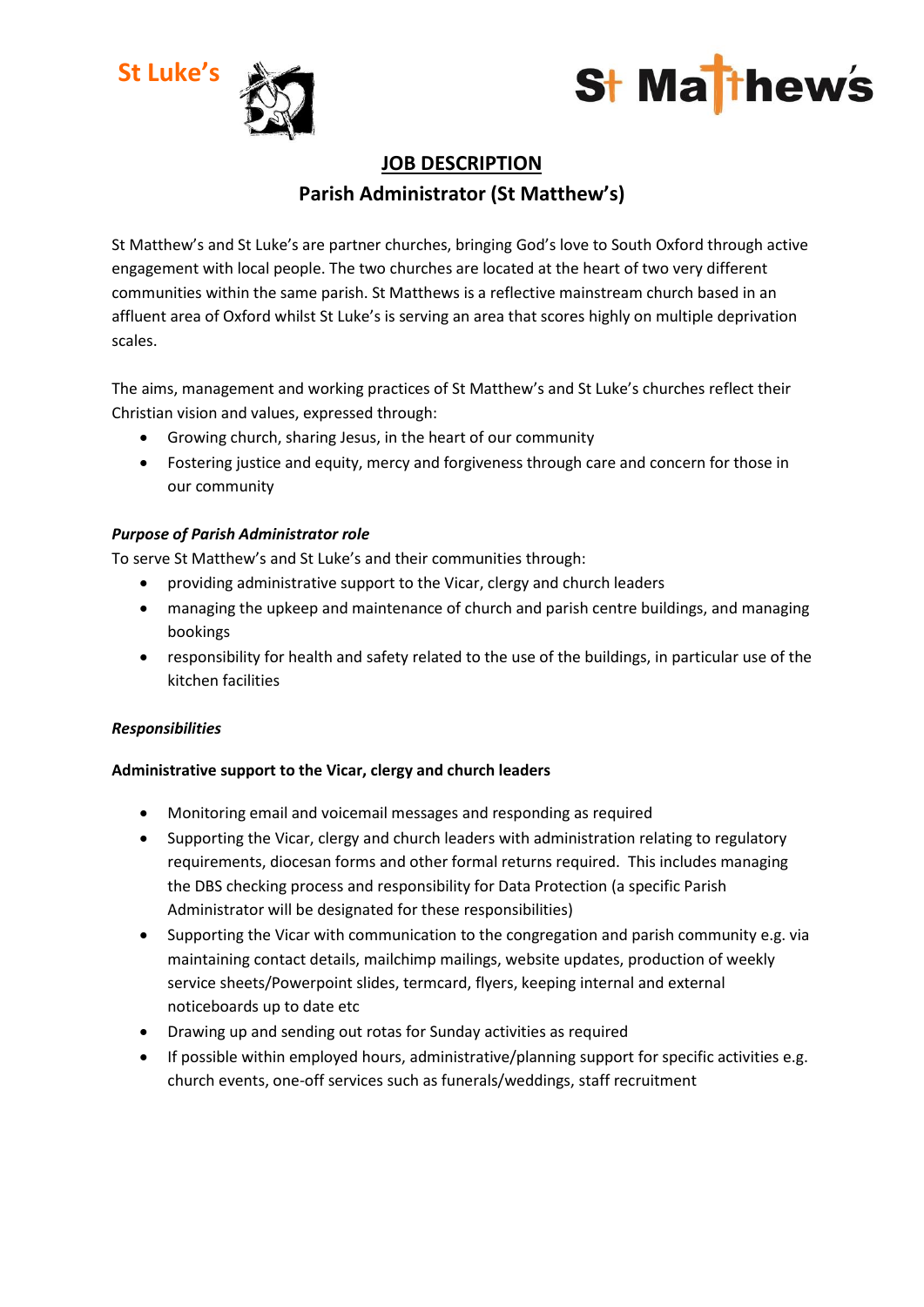



#### **Management of premises**

- Ensuring that the church/parish centre buildings, garden and equipment are kept in good order and that maintenance is carried out at appropriate times and within a budget agreed by the DCC/Buildings Committee. This involves working with the DCC/Buildings Committee to notify them of repairs or maintenance required which exceeds the budget.
- Ensuring that buildings are run as cost-effectively as possible e.g ensuring efficient use of energy
- Managing keyholders for the church/parish centre and ensuring there is access to the building for users, hirers, workmen, meter-readers etc. Occasionally this may mean being present in person at an event/booking.
- Supervising the cleaning of church/parish centre buildings and working with the Cleaner to agree a detailed task list. One Parish Administrator will be designated the line manager of the employed Cleaner
- Maintaining supplies of office, kitchen and church consumables. Communicating with the church finance officer regarding invoicing, payment of bills, monies received and recordkeeping (this may include managing petty cash, banking and/or online payments). There is a need for a confidentiality agreement to be signed in relation to this.
- Managing Parish Centre bookings, including invoicing and record-keeping for bookings and ensuring hirers have all the information required to safely use the premises. This includes responsibility for having a process in place to ensure the premises are secure after the building has been used.

#### **Health and Safety**

- Designated Health and Safety officer. Each Parish Administrator may hold this responsibility for a specific church/parish building.
- Being responsible for Health and Safety management including writing and monitoring risk assessments, carrying out fire checks, maintaining first aid box supplies and accident reporting.
- Ensuring kitchen facilities are maintained to required standards of health and safety and that users are aware of hygiene requirements and appropriate recording of use, in line with our Oxford City Council registration.
- Carrying out any other required health and safety activities as required by the DCC e.g. COVID-related arrangements

The Parish Administrator works as part of a small Parish Administration team working across both St Matthew's and St Luke's and headed by the Vicar, who is line manager for Parish Administrators. Each Administrator may be linked to either St Luke's or St Matthew's with specific responsibilities associated with the allocated church: other duties will be carried out on a parish-wide basis, and shared between members of the Parish Administration team according to priority of task, hours available and skills/preferences of the staff member.